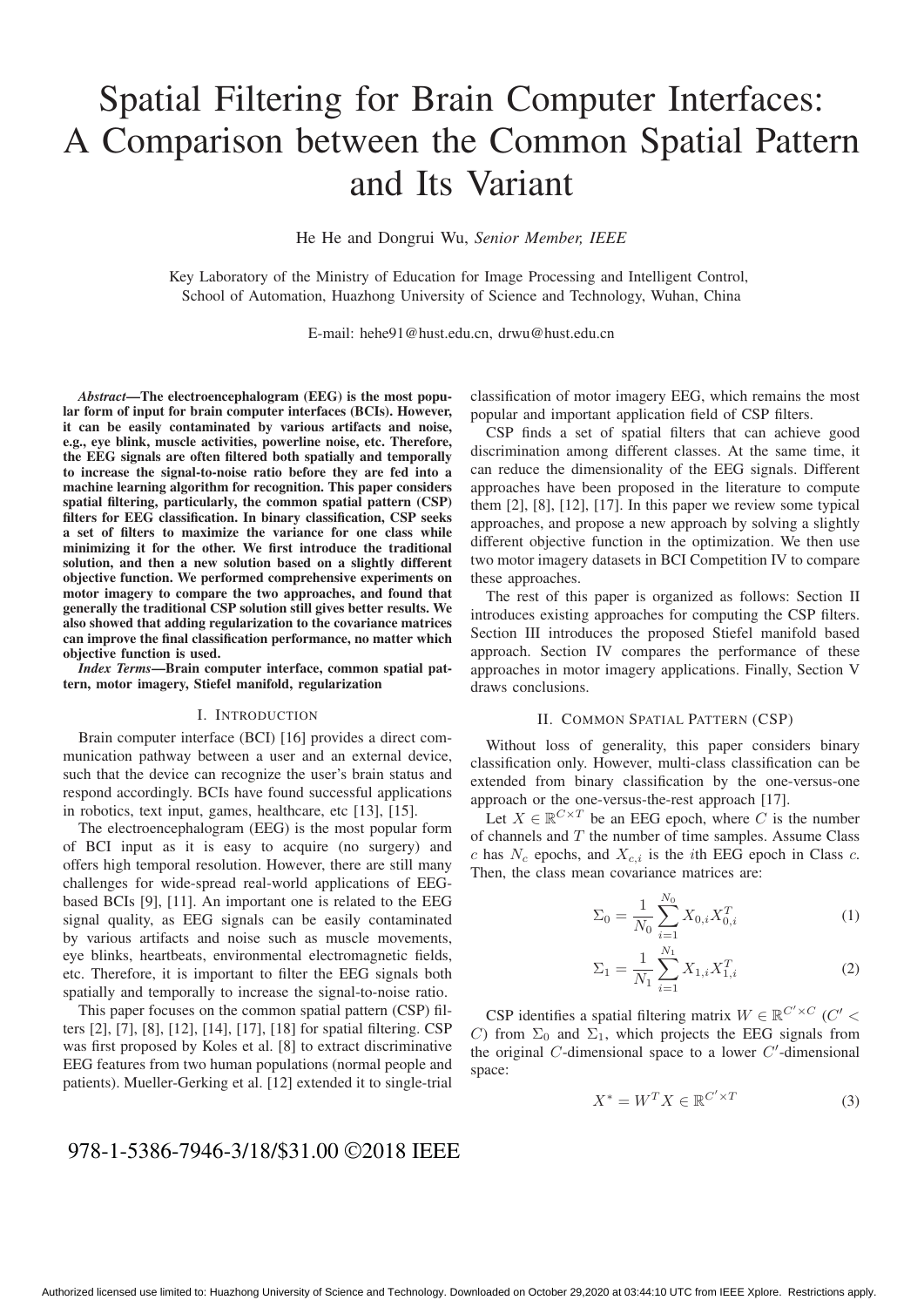Each column of  $W$  is a spatial filter, and it is designed such that for the projected signal, the variance for one class is maximized, meanwhile the variance for the other class is minimized.

Different motivations and approaches for computing W have been proposed in the literature. Some typical ones are introduced next.

#### *A. Approach 1*

The earliest CSP approach for EEG processing was proposed by Koles et al. [8]. It first forms a composite covariance matrix:

$$
\Sigma = \Sigma_0 + \Sigma_1 \tag{4}
$$

which has the following singular value decomposition (SVD):

$$
\Sigma = U\Lambda U^T \tag{5}
$$

where  $U$  is an orthonormal matrix whose columns are normalized eigenvectors of  $\Sigma$ , and  $\Lambda$  is a diagonal matrix, whose diagonal terms are the corresponding eigenvalues.

It then constructs a whitening matrix

$$
P = \Lambda^{-\frac{1}{2}} U^T \tag{6}
$$

to equalize the variances in the space spanned by the eigenvectors. Applying the whitening transformation to both  $\Sigma_0$  and  $\Sigma_1$ , we have

$$
S_0 = P\Sigma_0 P^T \tag{7}
$$

$$
S_1 = P\Sigma_1 P^T \tag{8}
$$

$$
S_0 + S_1 = I \tag{9}
$$

where  $I$  is the identify matrix.

It can be shown that  $S_0$  and  $S_1$  share the same eigenvectors, and the sum of the corresponding eigenvalues always equals 1 [6], i.e., if we perform eigen decomposition on  $S_0$  by

$$
S_0 = U \Lambda_0 U^T \tag{10}
$$

Then we should also have

$$
S_1 = U\Lambda_1 U^T \tag{11}
$$

$$
\Lambda_0 + \Lambda_1 = I \tag{12}
$$

where  $U$  is an orthogonal matrix whose columns are the normalized eigenvectors, i.e.,  $UU^T = I$ .

Assume the diagonal terms of  $\Lambda_0$  has been sorted in descending order. Then, the diagonal terms of  $\Lambda_1$  must be in the ascending order. The first column of  $U$  accounts for the maximum variance in  $S_0$  and the least variance in  $S_1$ , so it is very useful in discriminating between  $S_0$  and  $S_1$ . Similarly, the last column of U accounts for the least variance in  $S_0$ and the maximum variance in  $S_1$ , so it is also very useful in discriminating between  $S_0$  and  $S_1$ . In practice we usually select a few eigenvectors corresponding to the maximum eigenvalues, and also a few eigenvectors corresponding to the minimum eigenvalues, to form W.

In summary, Koles et al. [8] used the following procedure to compute the CSP matrix  $W \in \mathbb{R}^{C' \times C}$ :

- 1) Compute  $\Sigma$  in (4) and its SVD in (5).
- 2) Compute the whitening matrix  $P$  in (6).
- 3) Compute  $S_0$  in (7) and its SVD in (10).
- 4) Sort the diagonal terms of  $\Lambda_0$  in descending order, and adjust the columns of  $U$  accordingly. Assemble  $V$  as the first and last  $C'/2$  columns of U.<br>Compute  $W - P<sup>T</sup> V$
- 5) Compute  $W = P^T V$ .

# *B. Approach 2*

In Approach 1, we need to first calculate the whitening matrix  $P$ , then the orthogonal transformation matrix  $U$ , assemble V from U, and finally obtain  $W = P<sup>T</sup>V$ . Blankertz et al. [2] proposed a simpler solution to compute W directly from  $\Sigma_1$ and  $\Sigma_2$ .

According to [6], we can simultaneously diagonalize the two mean covariance matrices:

$$
V^T \Sigma_0 V = \Lambda_0 \tag{13}
$$

$$
V^T \Sigma_1 V = \Lambda_1 \tag{14}
$$

where  $\Lambda_0 + \Lambda_1 = I$ .

Assume the diagonal terms of  $\Lambda_0$  has been sorted in descending order. Then, the diagonal terms of  $\Lambda_1$  must be in the ascending order. The first a few columns of  $V$  account for the maximum variance in  $\Sigma_0$  and the least variance in  $\Sigma_1$ , so they are very useful in discriminating between  $\Sigma_0$  and  $\Sigma_1$ . Similarly, the last a few columns of  $V$  account for the least variance in  $\Sigma_0$  and the maximum variance in  $\Sigma_1$ , so they are also very useful in discriminating between  $\Sigma_0$  and  $\Sigma_1$ .

In summary, Blankertz et al. [2] used the following procedure to compute CSP matrix  $W \in \mathbb{R}^{C' \times C}$ :

1) Solve the following generalized eigenvalue problem

$$
\Sigma_0 \mathbf{w} = \lambda \Sigma_1 \mathbf{w} \tag{15}
$$

to obtain  $\lambda_i$  and the corresponding  $\mathbf{w}_i$ ,  $i = 1, ..., C$ .

2) Sort  $\lambda_i$  and the corresponding  $w_i$  in descending order. 3) Construct  $W = [\mathbf{w}_1, ..., \mathbf{w}_{\frac{C'}{2}}]$  $\frac{C'}{2}$ <sup>, W</sup>C− $\frac{C'}{2}$  $\frac{C'}{2}+1$ , **w**<sub>C</sub>, i.e., *W* uses the first and last  $\frac{C'}{2}$  **w**<sub>i</sub> as its columns.

#### *C. Discussions*

Although Approaches 1 and 2 use different procedures to compute  $W$ , they actually give the same results.

For Approach 1, from (7) and (10) we have:

$$
S_0 = P\Sigma_0 P^T = U\Lambda_0 U^T \tag{16}
$$

which can be rewritten as:

$$
\Sigma_0 P^T U = P^{-1} U \Lambda_0 \tag{17}
$$

Since  $P$  is the whitening matrix for the composite covariance matrix  $\Sigma$ , i.e.,

$$
P\Sigma P^T = I \tag{18}
$$

we have

$$
P^{-1} = \Sigma P^T \tag{19}
$$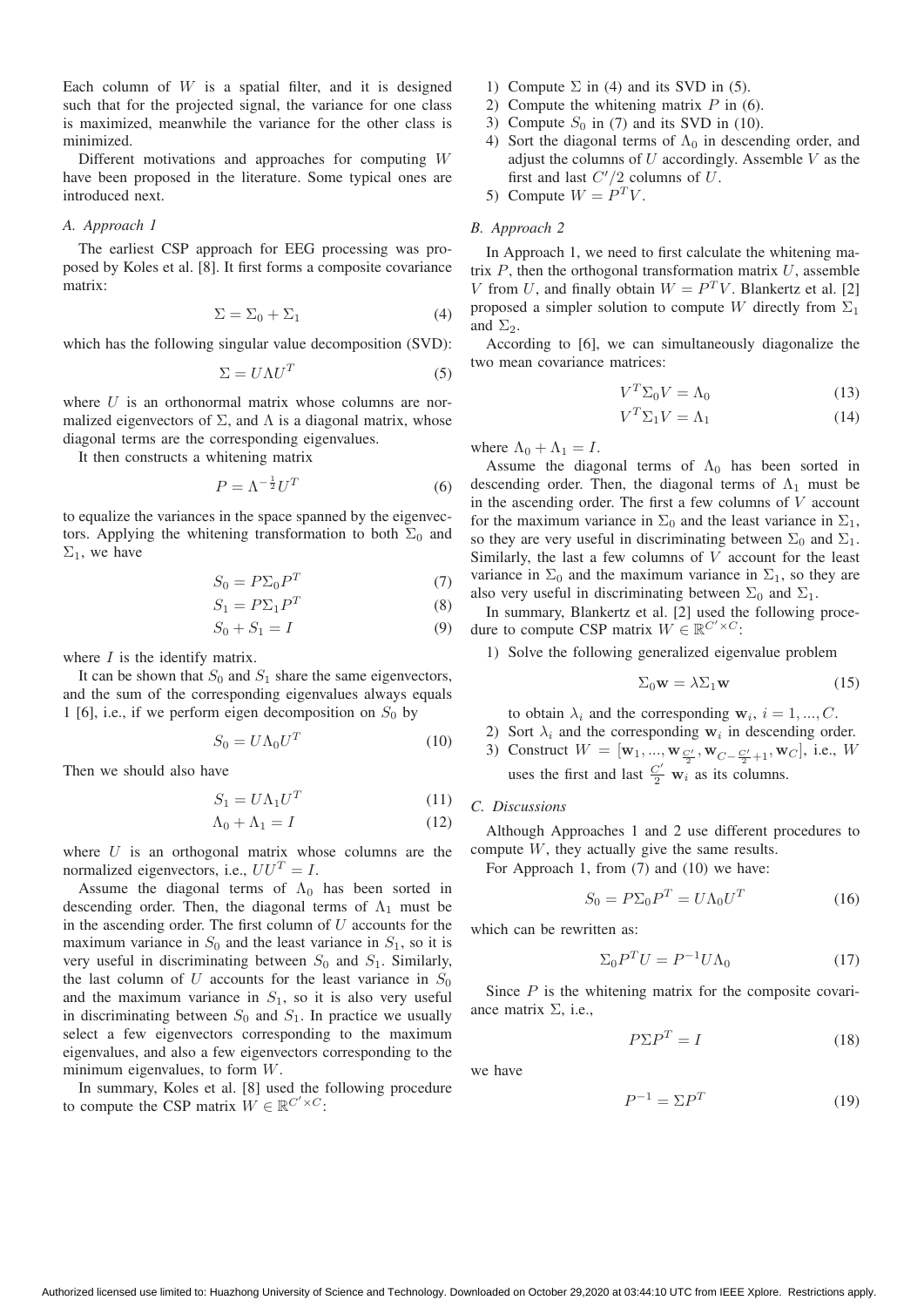Substituting (19) into (17), it follows that:

$$
\Sigma_0 P^T U = \Sigma P^T U \Lambda_1 \tag{20}
$$

i.e.,

$$
\Sigma^{-1} \Sigma_0(P^T U) = (P^T U) \Lambda_1 \tag{21}
$$

So the filtering matrix  $P<sup>T</sup>U$  consists of the eigenvectors of  $\Sigma^{-1}\Sigma_0$ , which are identical to the eigenvectors of  $\Sigma_1^{-1}\Sigma_0$ .<br> $W - P^T V$  consists a subset of  $P^T U$ .  $W = P^T V$  consists a subset of  $P^T U$ .

For Approach 2, (15) can be rewritten as:

$$
\Sigma_1^{-1} \Sigma_0 \mathbf{w} = \lambda \mathbf{w} \tag{22}
$$

So each **w** is also an eigenvector of  $\Sigma_1^{-1}\Sigma_0$ .<br>In summary, the above derivations show

In summary, the above derivations show that  $W$  can be constructed from the eigenvectors of  $\Sigma_1^{-1}\Sigma_0$ , and this is<br>actually the most frequently used approach in computing the actually the most frequently used approach in computing the CSP in practice.

Finally, if we take a closer look at the rationale for CSP, we can conclude that the CSP filters actually optimize the following objective function:

$$
Ratio1 = \arg \max_{W = [\mathbf{w}_1, ..., \mathbf{w}_{C'}]} \sum_{i=1}^{C'/2} \frac{\mathbf{w}_i^T \Sigma_0 \mathbf{w}_i}{\mathbf{w}_i^T \Sigma_1 \mathbf{w}_i} + \sum_{i=C'/2+1}^{C'} \frac{\mathbf{w}_i^T \Sigma_1 \mathbf{w}_i}{\mathbf{w}_i^T \Sigma_0 \mathbf{w}_i}
$$
(23)

# III. A NEW APPROACH FOR COMPUTING THE SPATIAL FILTERS IN THE STIEFEL MANIFOLD

Ratio1 in (23) optimizes the sum of ratios. A closely related objective function is to optimize the ratio of sums:

$$
Ratio2 = \arg \max_{W = [\mathbf{w}_1, ..., \mathbf{w}_{C'}]} \frac{\sum_{i=1}^{C'/2} \mathbf{w}_i^T \Sigma_0 \mathbf{w}_i}{\sum_{i=1}^{C'/2} \mathbf{w}_i^T \Sigma_1 \mathbf{w}_i} + \frac{\sum_{i=C'/2+1}^{C'} \mathbf{w}_i^T \Sigma_1 \mathbf{w}_i}{\sum_{i=C'/2+1}^{C'} \mathbf{w}_i^T \Sigma_0 \mathbf{w}_i}
$$
(24)

We are interested in (24) because:

- 1) (24) is very similar to (23). In fact, they are identical when  $C' = 2$ . So, we would like to investigate whether<br>this new objective function could result in hetter classithis new objective function could result in better classification performance.
- 2) Although both  $\Sigma_0$  and  $\Sigma_1$  are symmetric, generally  $\Sigma_1^{-1}\Sigma_0$  is not symmetric, so its eigenvectors are not<br>mutually orthogonal. In other words, the columns of W mutually orthogonal. In other words, the columns of W obtained from optimizing Ratio1 are correlated, which may encode redundant information. On the other hand, when solving Ratio2, it is possible to make the first  $C'/2$  columns of W orthogonal, and also the last  $C'/2$ <br>columns orthogonal (although the first and last  $C'/2$ columns orthogonal (although the first and last  $C'/2$ <br>columns are generally not mutually orthogonal). It's columns are generally not mutually orthogonal). It's interesting to investigate whether this orthogonality can improve the classification performance.

The two terms in (24) are independent, so we can compute them separately. Unfortunately, they do not have a closedform solution. Cunningham and Ghahramani [4] proposed an approach for solving this problem in the Stiefel manifold (SM), which is the set of ordered tuples of orthonormal vectors. Their algorithm is complex and iterative, and we refer the readers to [4] for it. The authors have also provided their Matlab code<sup>1</sup>, which was used in our experiment.

#### IV. EXPERIMENTS

In this section we compare the SM approach with the traditional CSP approach on two different motor imagery datasets, using two classifiers.

# *A. Datasets*

Both datasets were from BCI Competition IV2.

The first is Dataset 1 [3], which was recorded from seven healthy subjects. For each subject two classes of motor imagery were selected from the three classes: left hand, right hand, and foot. Continuous EEG signals were acquired from 59 channels and were divided into three parts: calibration data, evaluation data, and special feature. We only used calibration data in this paper, and each subject had 100 trials in each class.

The second is Dataset 2a, which consists of EEG data from nine subjects. Every subject was instructed to perform four different motor imagery tasks, namely the imagination of movement of the left hand, right hand, both feet, and tongue. The signals were recorded using 22 EEG channels and 3 EOG channels. We only used two classes (left hand and right hand), and each class has 72 trials.

#### *B. Preprocessing and Classifiers*

The EEG signals were preprocessed using the Matlab EEGLAB toolbox [5], following the guideline in [2]. First, a band-pass filter (7-30 Hz) was applied to remove muscle artifacts, line-noise contamination and DC drift. Then, we extracted EEG signals between [1, 3.5] seconds after the cue appearance as our trials.

For each subject, we randomly selected 50% trials for training, and the remaining 50% for testing, and repeated this process 30 times to get statistically meaningful results. For a given partition, we computed the spatial filters by the traditional CSP approach, and also the proposed SM approach. We then tested two different classifiers:

1) Linear discriminant analysis (LDA), as in [2]. The features for the ith trial were:

$$
f_i^j = \log(\mathbf{w}_j^T X_i X_i^T \mathbf{w}_j), \quad j = 1, ..., C'
$$
 (25)

2) Minimum distance to Riemannian mean (MDRM), as in [1]. The features were the covariance matrices of the trials.

# *C. Experimental Results*

The classification accuracies for different subjects, averaged across 30 runs, are shown as the first four bars in Figs. 1 and 2, for different number of spatial filters. The horizontal axis shows the indices of the subjects, and also the average across the subjects. Observe that for both LDA and MDRM, generally

<sup>1</sup>http://github.com/cunni/ldr

<sup>2</sup>http://www.bbci.de/competition/iv/.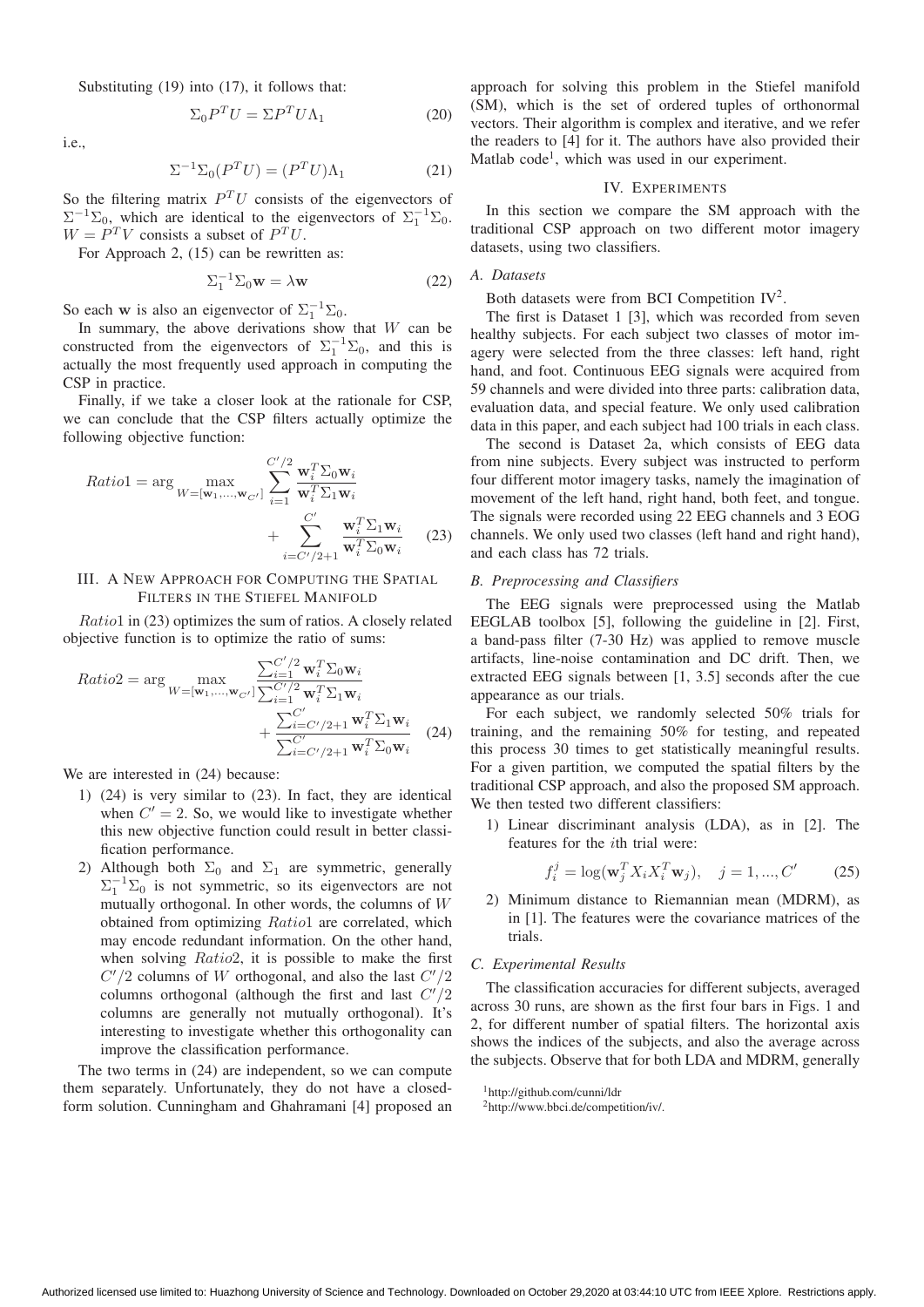the performances of SM were slightly worse than CSP. Also, generally the performance of MDRM was slightly worse than LDA.

Ratio1 and Ratio2 from the two objective functions are shown in Figs. 3 and 4. Observe that CSP always had higher Ratio1 than SM, and SM always had higher Ratio2 than CSP, which are as expected. However, it seems that Ratio1 is a better objective function, since a higher Ratio1 usually results in a better classification accuracy.

The average correlation coefficients between the columns of W for different subjects are shown in Tables I and II, for Datasets 1 and 2, respectively. Observe that on average the columns of W computed from the SM approach were less correlated; however, this did not necessarily result in better classification performance.

TABLE I AVERAGE CORRELATION COEFFICIENTS BETWEEN THE COLUMNS OF  $\boldsymbol{W}$ FOR DATASET 1.

| Subject 1 2 |                                                            |  |  | Avg |
|-------------|------------------------------------------------------------|--|--|-----|
|             | 1018. 1148. 1122. 1148. 0797. 1064. 10797. 1122. 1148. CSP |  |  |     |
|             | SM   .0907 .0477 .0399 .1373 .0738 .0943 .0886 .0817       |  |  |     |

TABLE II AVERAGE CORRELATION COEFFICIENTS BETWEEN THE COLUMNS OF  $\boldsymbol{W}$ FOR DATASET 2.

| Subject 1 2 3 4 5 6 7 8 9 Avg                                        |  |  |  |  |  |
|----------------------------------------------------------------------|--|--|--|--|--|
| CSP .1807 .3224 .2571 .1776 .1416 .2116 .2419 .1904 .1665 .2100      |  |  |  |  |  |
| 1493. 1521. 1288. 1284. 1354. 1481. 1280. 1488. 1522. 1759. 1744. SM |  |  |  |  |  |

# *D. Discussions*

The above results showed that generally a larger  $Ratio1$ results in better classification performance. We would like to study if this is always true. Lotte and Guan [10] showed that regularization on the traditional CSPs can improve the classification performance. In this subsection we study if regularization can also improve Ratio1, i.e., the improved performance is due to the increased Ratio1.

Several different regularized CSP (RCSP) approaches have been proposed in [10]. In this paper we compute the first  $C'/2$ <br>columns of W in the RCSP from the eigenvectors of  $(\Sigma_2 +$ columns of W in the RCSP from the eigenvectors of  $(\Sigma_1 +$  $(\Sigma_0 + \lambda I)^{-1} \Sigma_0$ , and the last  $C'/2$  columns from the eigenvectors of  $(\Sigma_0 + \lambda I)^{-1} \Sigma_1$ , where  $\lambda$  is an adjustable parameter identified  $(\Sigma_0 + \lambda I)^{-1} \Sigma_1$ , where  $\lambda$  is an adjustable parameter identified by cross-validation on the labeled data [10]. This approach has showed good performance in [10].

Similarly, we also develop a regularized SM (RSM) approach, where the first  $C'$ /2 columns of W in the RSM are computed from maximizing  $\frac{\sum_{i=1}^{C'/2} \mathbf{w}_i^T \Sigma_0 \mathbf{w}_i}{\sum_{i=1}^{C'/2} \mathbf{w}_i^T \Sigma_0 \mathbf{w}_i}$  $\frac{\sum_{i=1}^{\infty} \mathbf{w}_i \ \Delta_0 \mathbf{w}_i}{\sum_{i=1}^{C'/2} \mathbf{w}_i^T (\Sigma_1 + \lambda I) \mathbf{w}_i}$ , and the last  $C'/2$  columns are computed from maximizing  $\sum_{i=C'/2+1}^{C'} \mathbf{w}_i^T \Sigma_1 \mathbf{w}_i$  $\frac{Z_i = C'/2 + 1}{C'}$   $\frac{W_i^T (Z_0 + \lambda I) w_i}{W_i^T (Z_0 + \lambda I) w_i}$ , in which  $\lambda$  is again an adjustable parameter identified by cross-validation on the labeled data.

The classification accuracies for different subjects, averaged across 30 runs, are shown as the last four bars in Figs. 1 and 2, for different number of spatial filters. Observe that:







2 3 4 5 6 7 Av

 $Av<sub>0</sub>$ 

-

 $0.5$ 

 $0.55$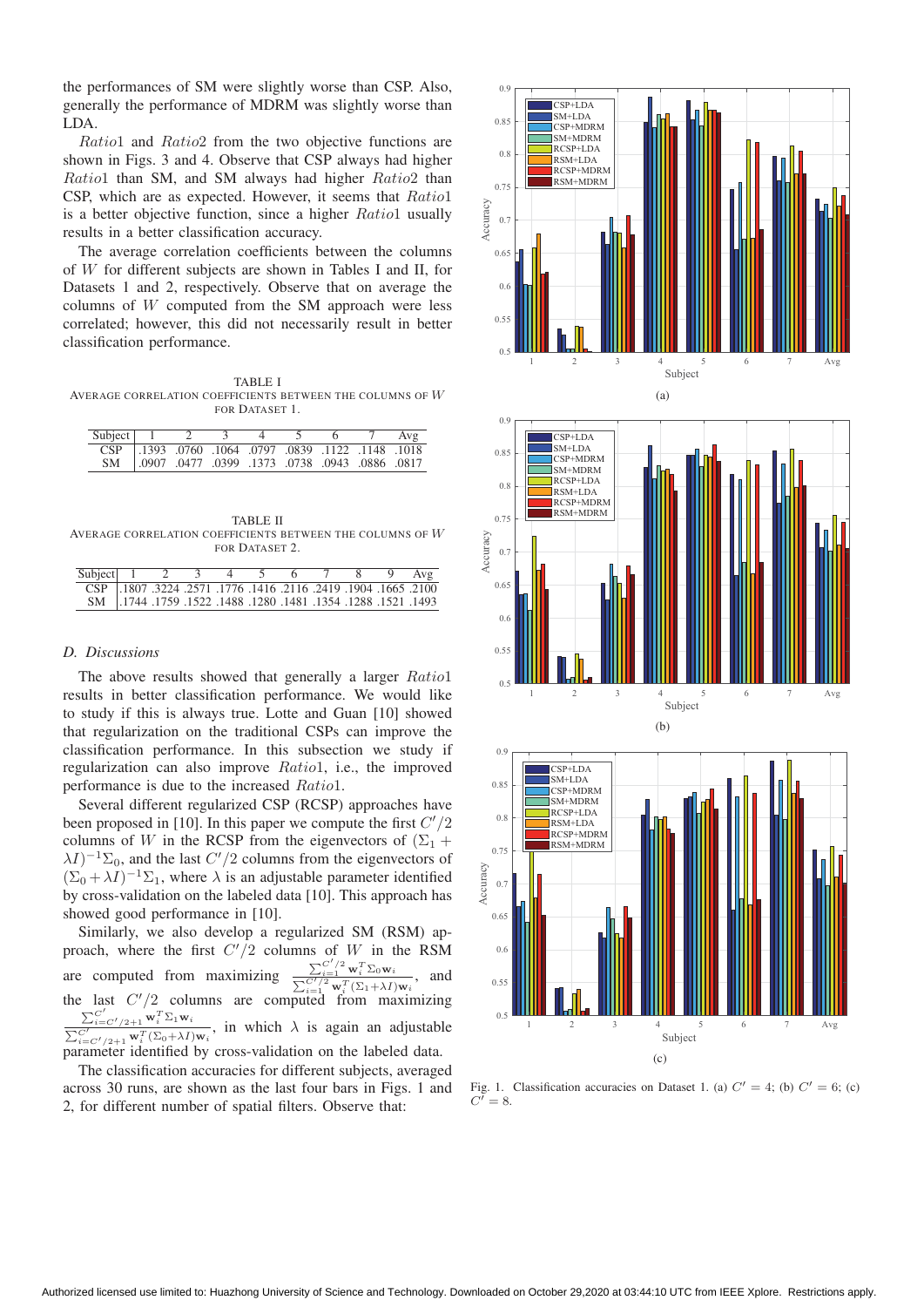

Fig. 2. Classification accuracies on Dataset 2. (a)  $C' = 4$ ; (b)  $C' = 6$ ; (c)  $C^{\prime} = 8.$ 



Fig. 3. Ratio1 and Ratio2 on Dataset 1. (a)  $C' = 4$ ; (b)  $C' = 6$ ; (c)  $C' = 8$ .

- 1) Generally the performance of RCSP was better than CSP, and the performance of RSM was better than SM, for both LDA and MDRM. This confirmed the observations in [10].
- 2) For both LDA and MDRM, generally the performances of RSM were slightly worse than RCSP. This pattern was also observed between SM and CSP.
- 3) For both RCSP and RSM, generally the performance of MDRM was slightly worse than LDA. Again, this pattern was observed before for CSP and SM.

Next we check if the improved performance of RCSP and RSM over CSP and SM was indeed due to increased Ratio1. For this purpose, we plot Ratio1 and Ratio2 from RCSP and RSM as the last four bars in Figs. 3 and 4. Observe that:

- 1) Although RCSP had higher classification accuracy than CSP, its Ratio1 and Ratio2 were slightly worse than those from the unregularized CSP. A similar pattern can also be observed from RSM and SM. This is reasonable, as CSP directly optimizes Ratio1, whereas the objective function for RCSP is slightly different.
- 2) RCSP always had higher Ratio1 than RSM, and RSM always had higher Ratio2 than RCSP. This pattern was similar to what we have observed on CSP and SM.

From all these observations, we can reach the following two conclusions: